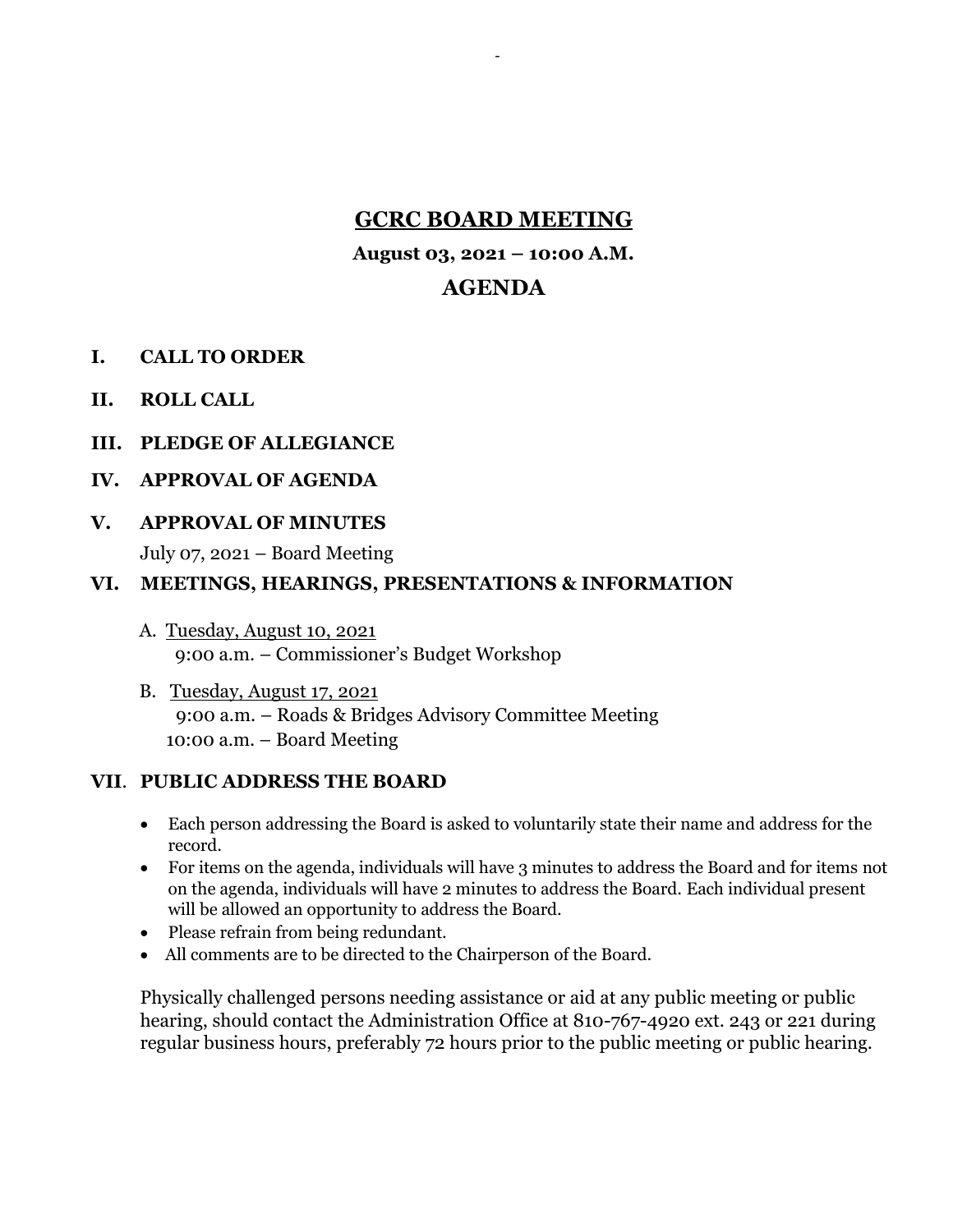## **GCRC BOARD MEETING AGENDA August 03, 2021 Page 2**

#### **VIII. CORRESPONDENCE**

#### **A. Incoming**

1. Email correspondence from Mr. David Jones, 9265 Ridge Road, Goodrich regarding the drainage on Ridge Road in Goodrich – attached. (No Board action required.)

#### **B. Outgoing**

None.

#### **C. Internal**

None.

**D. Information**

None.

## I**X. BOARD OF COMMISSIONERS' DECISIONS**

#### **A. Discussion**

- 1. Abandonment of a portion of Triple-Oak Drive located off Fenton Road as shown in the recorded Supervisor's plat of Homesites, Liber 17, Page 36, Fenton Township – attached.
- 2. Local Road Agreement, reconstruction and widening of Irish Road S. of Lippincott Blvd., northerly to structure 2752, and sidewalk improvements, Davison Township – attached.
- 3. Selection of Consultant for Design Services Irish Road lane widening project (Lippincott Blvd to Kearsley Creek Bridge) - attached.
- 4. Local Road Agreement for the approach slab replacement of the Gale Road Culvert at the Black Creek, Davison Township - attached.
- 5. Issuance of a Purchase Order to GM & Sons, Inc. for the Hill/Elms Roundabout center island hard surfacing - attached.
- 6. Bid Results and Award of Contract for Elms Road Bridge over the Pine Run, Vienna and Montrose Townships – attached.
- 7. Genesee County Street and Road Map attached.